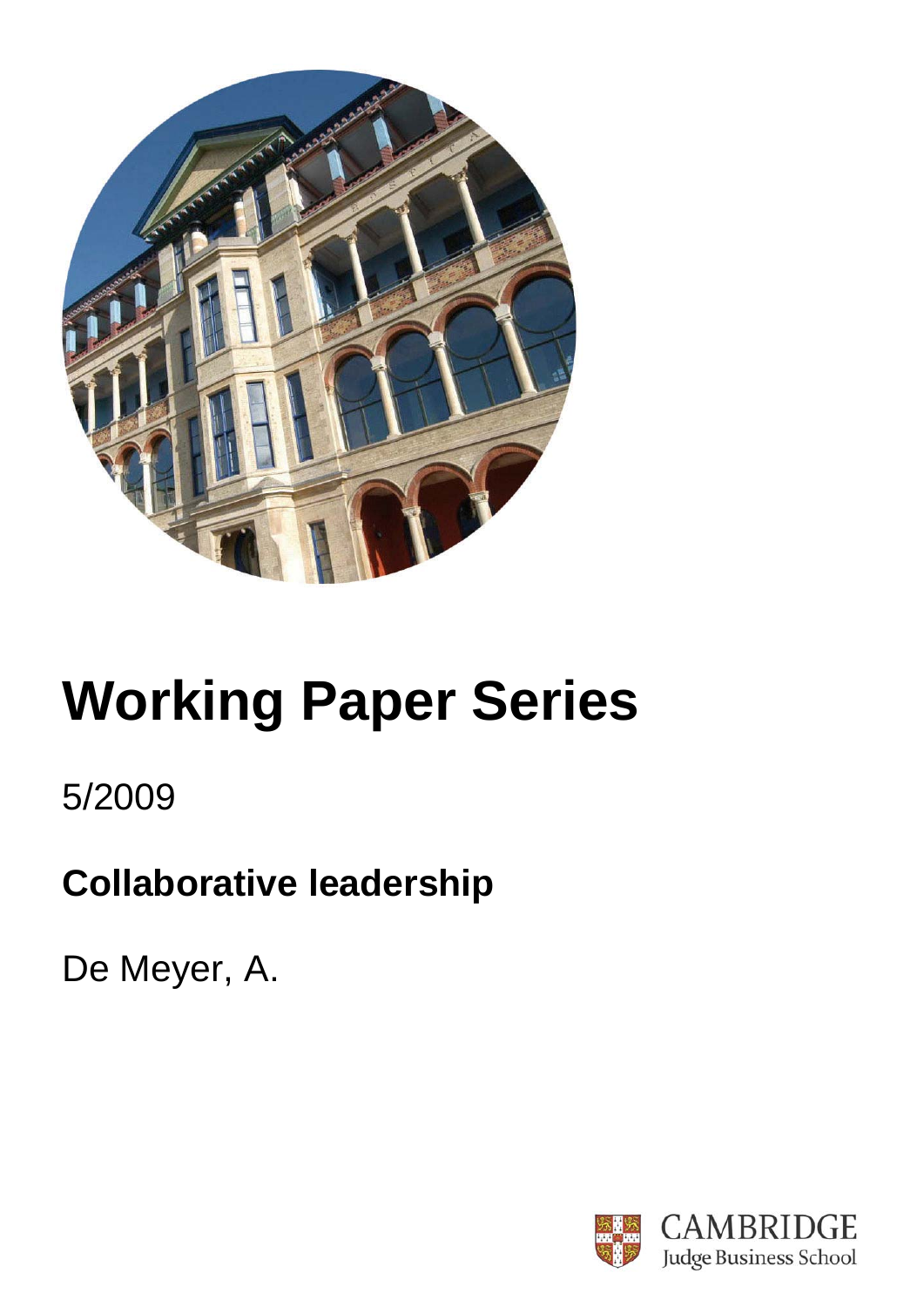These papers are produced by Judge Business School, University of Cambridge. They are circulated for discussion purposes only. Their contents should be considered preliminary and are not to be quoted without the authors' permission.

Corresponding author contact details are as follows:

Arnoud De Meyer Judge Business School University of Cambridge a.demeyer@jbs.cam.ac.uk

Please address enquiries about the series to:

Research Support Manager Judge Business School Trumpington Street Cambridge CB2 1AG, UK Tel: 01223 760546 Fax: 01223 339701 Email: research-support@jbs.cam.ac.uk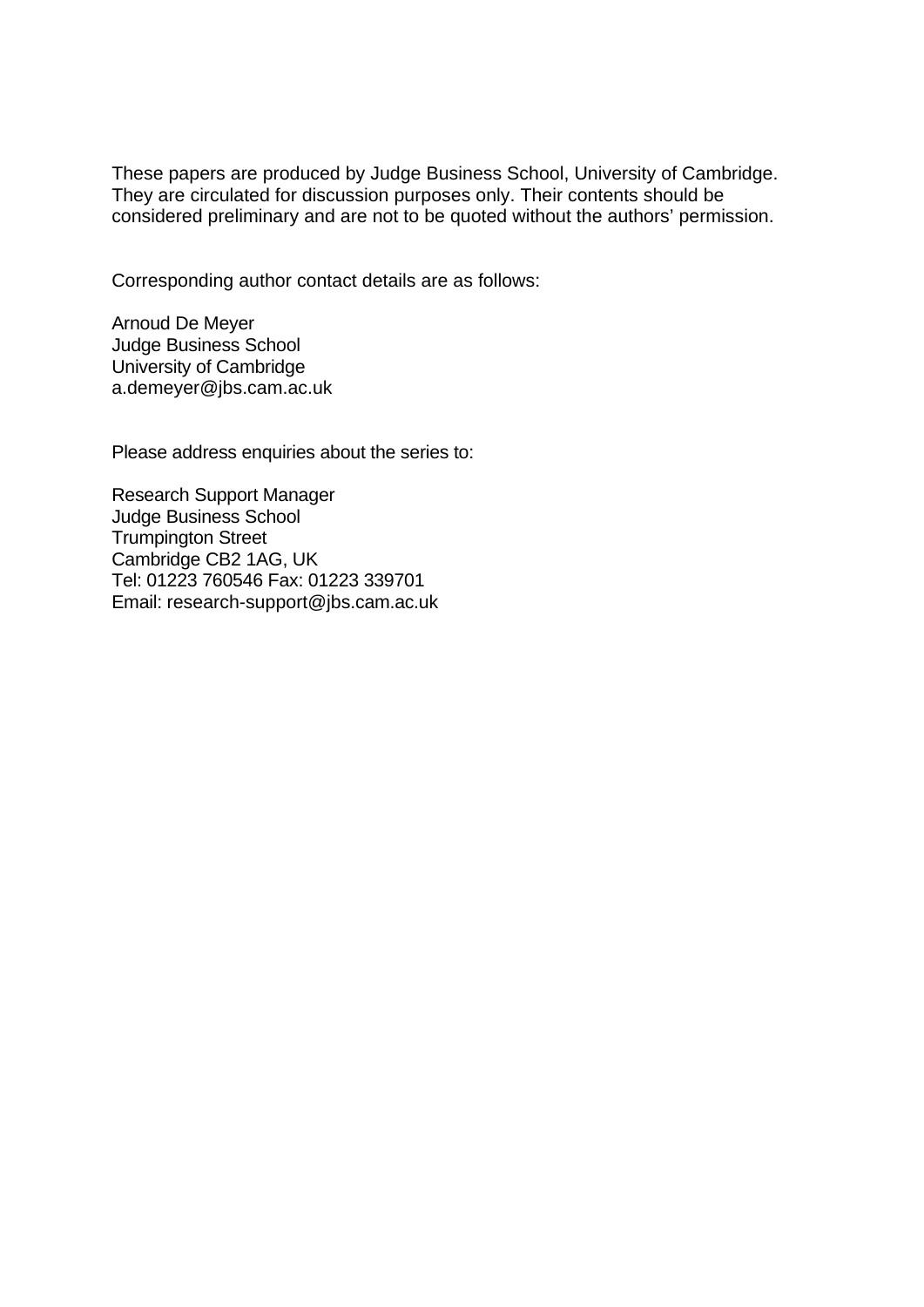### **Collaborative Leadership**

**Arnoud De Meyer**

**University of Cambridge** 

**Judge Business School**

**a.demeyer@jbs.cam.ac.uk** Trumpington Street, Cambridge CB2 1AG +44 (0) 1223 33 95 92

**Abstract:** Leadership is often defined as the capability to successfully manage change in organisations. The way one manages change is to some extent contextual and influenced by the environment. The environment our future leaders have to operate in is quite different from what we were used to in the previous decade. Leadership styles therefore needs adaptation. In this chapter I will provide an overview of nine changes that I see in the environment and make the case that this new environment needs more collaborative leadership. This is a style of leadership we have committed ourselves to at the University of Cambridge Judge Business School. I will attempt to describe some of the characteristics of this type of leadership and make some suggestions on how one can educate the students in our schools for this new challenge.

**Key words:** Collaborative leadership, innovation**,** business education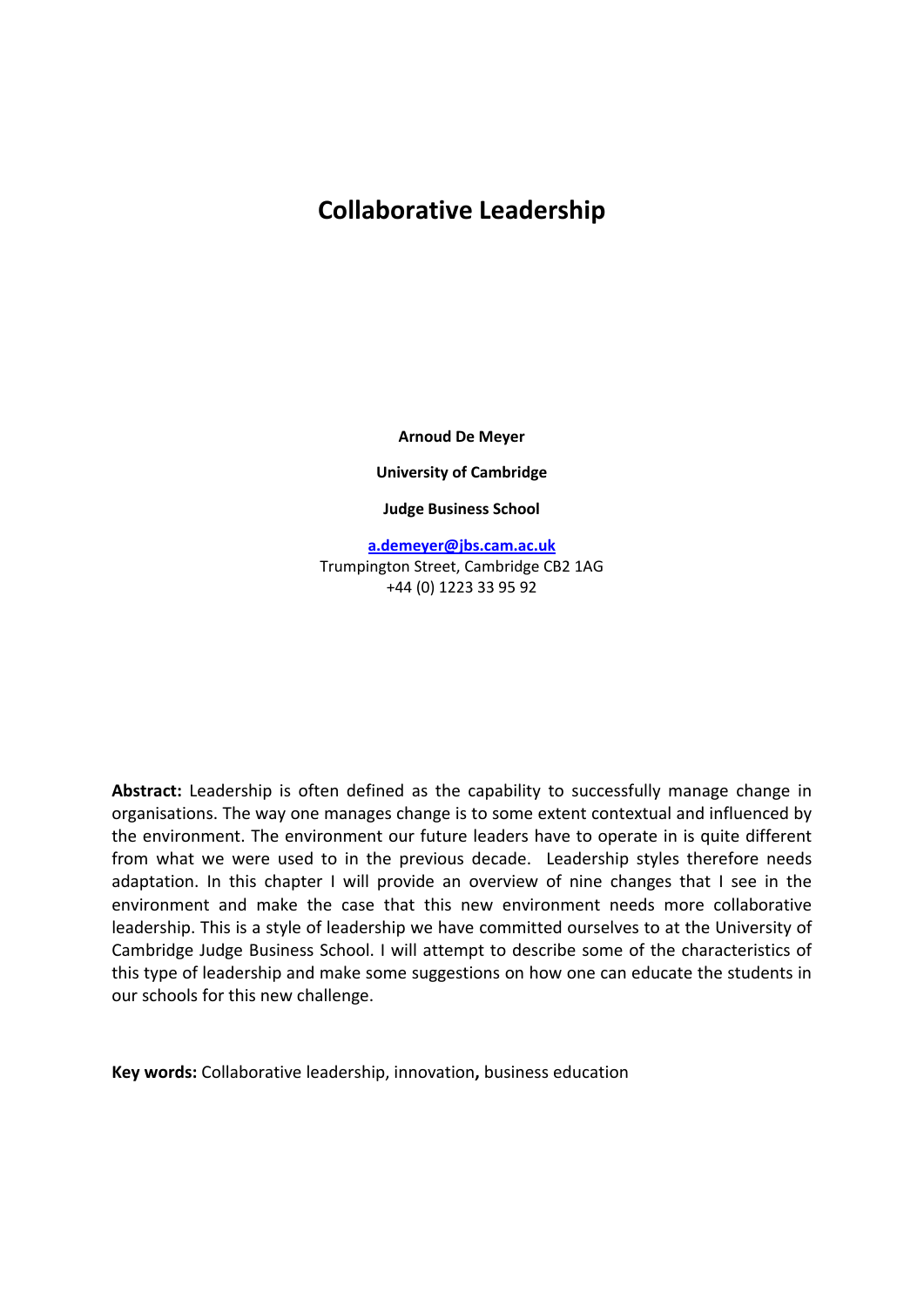#### **Introduction**

Business schools and MBA programmes in particular are about leadership development. We are preparing our graduates to take on leadership positions in the world of business, government and NGO's. A cursory glance at the websites of many of the top business schools reveals that, one way or another, we put leadership at the core of our unique selling propositions. Developing for leadership, grooming for international leadership, educating leaders that will make a difference in the world, ..., are only a few of the iterations one can find on our websites.

But what do these leadership qualities really stand for? Research on leadership has of course come up with multiple variants of leadership, $i$  ranging from traditional 'command and control' leadership, moral authority, intuitive, charismatic or seductive leadership, through to the capability to become a global learner. This broad and, to be honest, sometimes disjointed literature on leadership does not help us a lot further in defining what business schools have to offer in their programmes in order to prepare the graduates for the challenges in the professional world. And sometimes it seems that there is no clear difference in the programmes of our schools with respect to what leadership on the one hand and management on the other is all about. Leadership and management are indeed often confused with each other.

In my opinion the best approach to what business schools need to do, is to prepare our graduates to become effective innovators and managers of change. This is very much in line with how Kotter defined leadership: management is about coping with complexity, leadership is about coping with change<sup>ii</sup>. Organisations need to change constantly to survive, and it is the capability to give leadership to this process of change that will make our MBA graduates attractive for recruiters and successful in their professional development.

Providing leadership in order to manage change is to some extent contextual. It is dependent on the culture in which one operates<sup> $\ddot{u}$ </sup>, is contingent on the objectives of the organisation e.g. non profit versus a profit orientation, and has to adjust to the changing challenges of the economic environment. I will build the case in this article that in many circumstances today a *collaborative approach to leadership* is better adapted to cope with the emerging environment in which our MBA graduates will have to operate.

#### **Collaborative leadership**

All too often leadership is associated with 'taking power over' people, as opposed to take power with people over the change process. Leadership is then associated with formal command and control, or with a charismatic leadership style, where the leader may seduce groups of followers to sometimes blindly execute his or her wishes. I know that I draw on purpose a rather extreme view, but I want to do so to contrast it with a style of leadership which I would call responsible, collective leadership.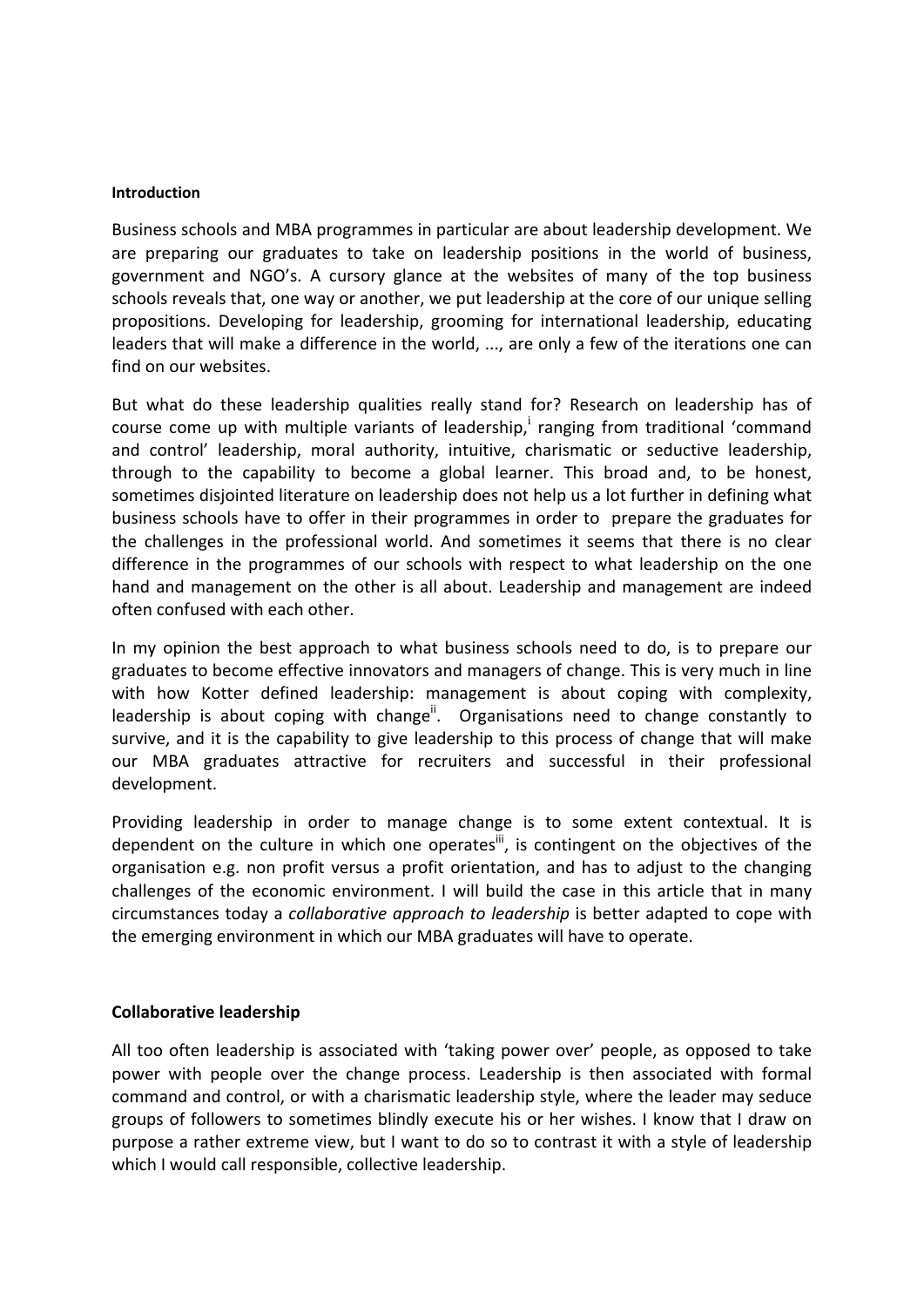Mary Parker Follett, the early twentieth century social worker and management guru 'avant la lettre' described management sometimes as 'the art of getting things done through people'. She was a specialist on social communities and education, but her analysis has been influential, in particular through the human resources school of management. She essentially believed in the power of people working together and that in order to get things done, one needed to form community. She distinguished between operating change in a coercive manner versus operating in a co‐active manner, and she considered community as a creative process that can be effective by constantly reframing the issues at hand.

I will argue that we may have to revisit this because this 'working through' people, who are often your peers, is more aligned with the needs of change management today. Current day leadership may require more than the co-acting that Mary Parker Follett argued for, but it is very much based on it. I will want to argue that effective leadership in the current climate requires collaboration, listening, influencing, and flexible adaptation, rather than command and control. This I define as collaborative leadership. But let me first introduce why such a new approach to leadership is needed.

#### **What is changing in our environment?**

Managing change today is not what it used to be. Or rather the environment in which we need to innovate and implement change has changed dramatically. Before the difficulties in the financial sector in 2008 and the ensuing economic downturn, I might have attributed this change to eight important trends. These were, in no particular order, the growing internationalisation of organisations, the fragmentation of value chains, the creeping increase in knowledge workers, the demands that civil society puts on companies to be drivers of social change, the diffusion of sources of knowledge production and innovation, the increasingly networked nature of multinational organisations, the increasing need for risk management in a world where the gradual reduction of borders and trade barriers have led to an increasing level playing field for companies, and the role of information and telecommunication technologies in networking. I will summarise what I mean in each case.

#### *Globalisation*

We are living in a world that has become truly international, and where organisations themselves have also become truly international. It may be a sweeping generalisation, but there few 'national' companies any more. Companies are either regional or international.

We know that internationalisation is not completely new. There have been previous waves of internationalisation, notably the one that was started in the industrialising nineteenth century before being halted by the First World War. This should remind us that globalisation movements can be reversed. And current globalisation is not without its flaws. Critics of the free market attitude to internationalisation often point out the short term negative effects of globalisation e.g. the exploitation of labour in low labour cost countries, the faster spread of diseases as illustrated by the H1N1 virus, the rising difficulties associated with migration, or the shift of operational and production jobs to emerging countries. And they warn about the risk of industrial desertification of Europe and the United States. ‐‐ Our own research suggests that this not necessarily the case and that the growth of manufacturing in emerging countries e.g. China is much more of a response to rising demand there, rather than a systematic transfer of production capacity.<sup>iv</sup> -- Others may argue that China does not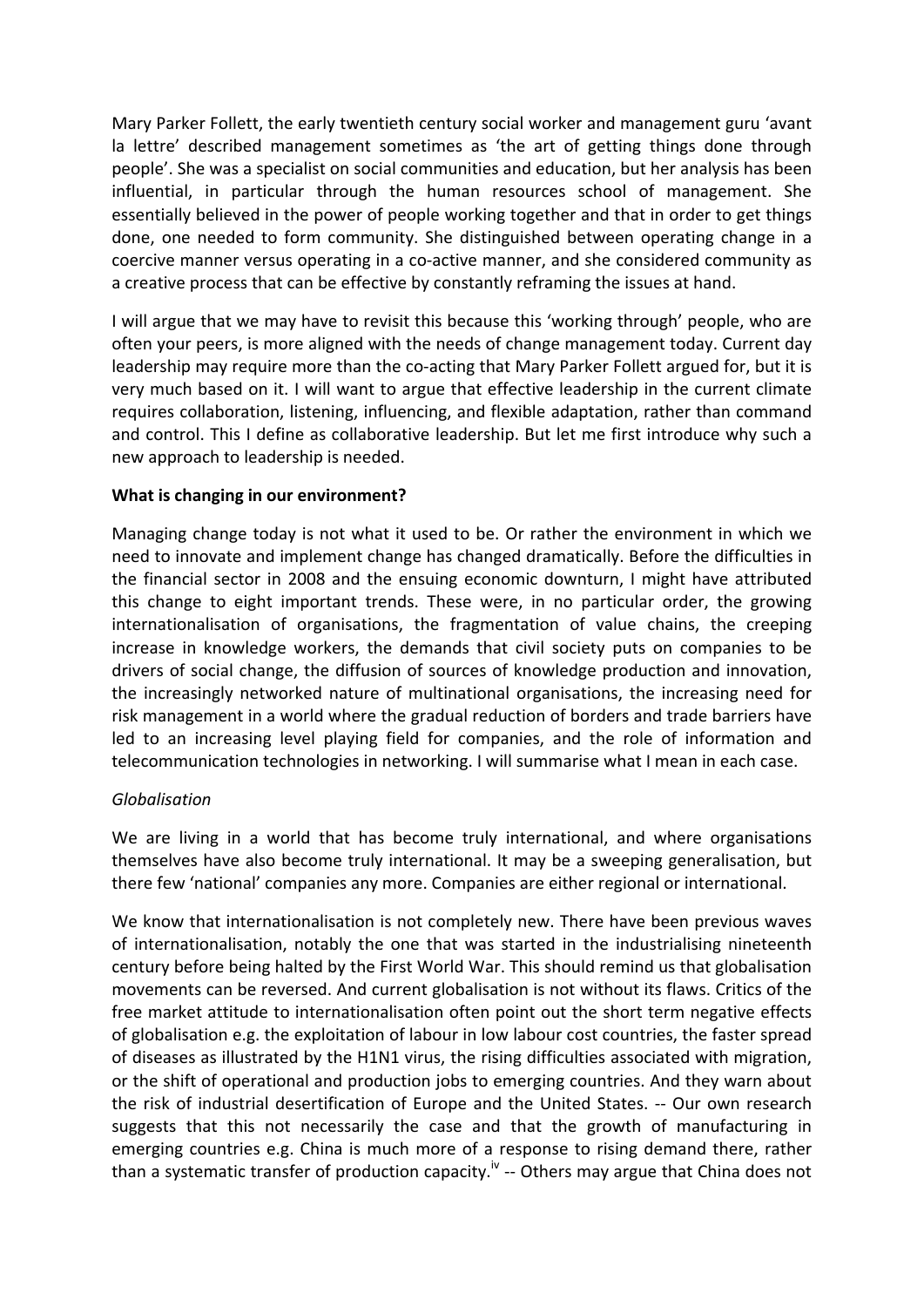always play by the rules of the free trade game, and that internationalisation is one sided. And as a consequence one hears in Europe quite a few voices among politicians for a better managed globalisation, if not for more protectionism. But while I think that the future shape of globalisation may be different from what it is today and may go through some serious challenges and upheavals, I remain convinced that globalisation is a trend that will be difficult to stop and that our companies and non profit organisations must develop more capabilities to operate on an international scale.

This may be relatively straightforward and accepted for large organisations, but even small and medium enterprises and non profit organisations are often networked and integrated into international networks of suppliers, subcontractors, distributors and partners. Many of these smaller organisations have actually also become truly international. As a consequence they have to manage diversity, both culturally and geographically. And they have to understand how international supply chains operate and how global geopolitical trends influence their markets for talent, resources and outputs.

This increased globalisation requires increased networking. A purely transactional approach for doing business may work in some specific business cultures e.g. the USA, but is not the general standard. And partners in internationalisation do rarely accept that one of them dominates. And as I mentioned above, there is no one-fits-all solution for leading change. It is contextual, and has to be adapted to the key characteristics of the cultural, religious and geographical environment in which it operates. This cultural sensitivity has to become an order of magnitude more sophisticated than it used to be ten years ago.

#### *Fragmentation of the value chain*

A corollary of the internationalisation of business and commerce is the increased fragmentation of value chains due to outsourcing and collaborative networks for the design and delivery of goods. Few if any companies still control their whole value chain. Vertical integration seems to be out of fashion. In fact the recommendation to focus on the core business of the organisation and to outsource or subcontract all non essential activities has been one of the most successful messages from both business schools and consultants over the last 15 years. As a consequence companies have outsourced many activities and have fragmented their value creation. They have created collaborative networks for value creation.

The outsourcing occurs on an international scale, and often involves partners which are lot bigger than the company itself. Some medium sized European companies have outsourced their supply chain management or their IT division to organisations which are an order of magnitude bigger than they are themselves. That leads to major changes in the natural power equilibrium in the value chain. Some suppliers have become true partners. But some outsourcing partners may be in a position of power vis a vis their principal, and in a position to dictate their terms and impose their systems. Managing change and providing leadership in these collaborative networks cannot rely on traditional power relations and hierarchies, but requires a style of management that again is based on seduction and convincing<sup>v</sup>.

*More knowledge workers*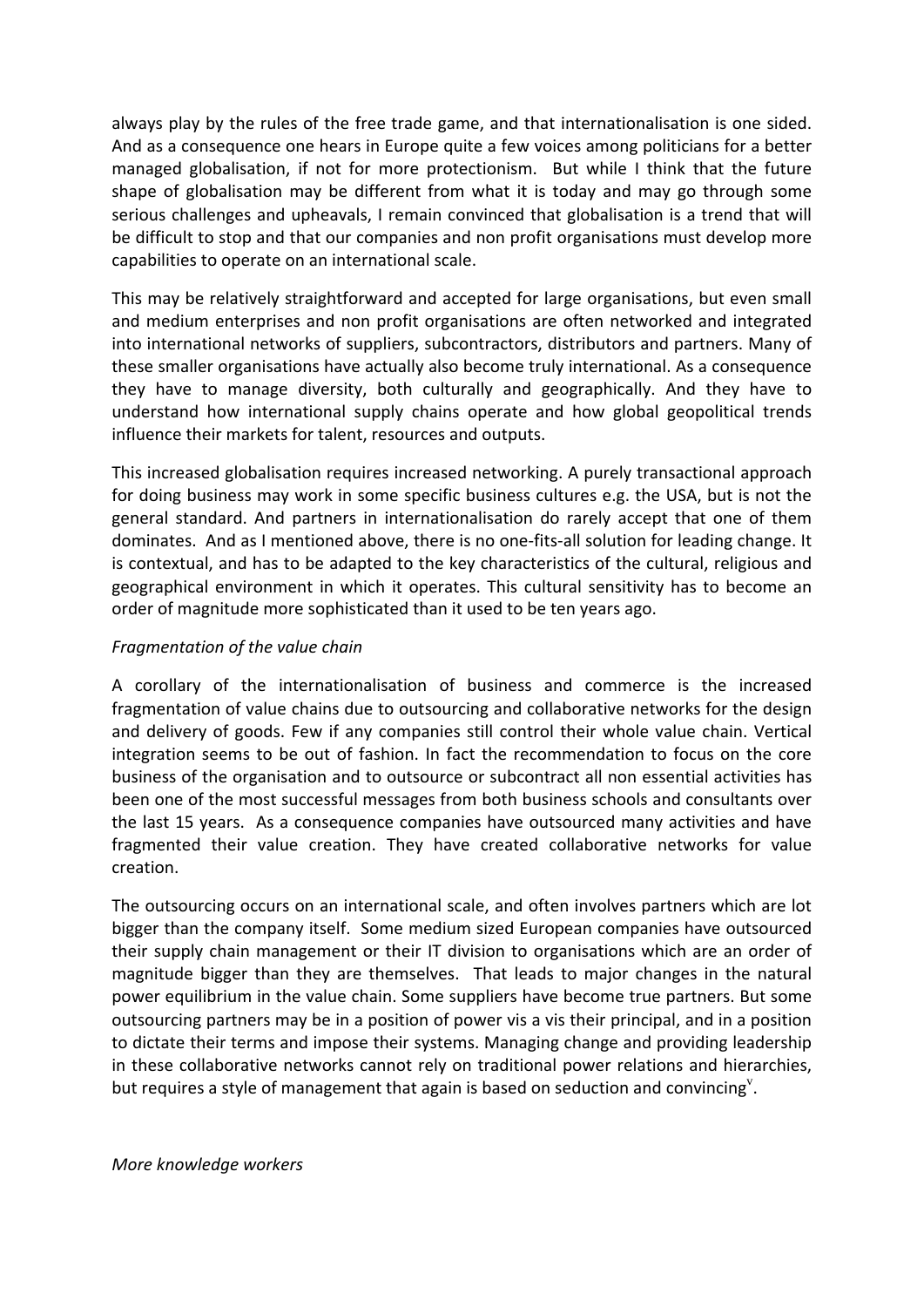For many organisations the main production factors remain people, capital and, in the case of manufacturing, raw materials and components. But knowledge has become a production factor of growing importance. In recruiting we now often look for brains, rather than a pair of hands. A large group of our workforce consists of knowledge workers, of people whose major contribution to the value creation is their creativity and expertise. Modern knowledge workers often have a rather different attitude from their traditional counterparts. They are often more independent, more loyal to their area of expertise than to their organisation, and dislike authority unless it is based on expertise. In short, they require a somewhat different style of leadership, one that is based on seduction and convincing on the basis of rational arguments, rather than on command and control.<sup>vi</sup>

One can argue that this is not really new. There have always been a small number of knowledge workers in our organisations. Many organisations had R&D departments that were full of experts and knowledge professionals. And many professional organisations e.g. consultants, accountants or lawyers have always been built around people who invest in knowledge production and deployment. But as long as the knowledge workers remained a relatively marginal group in the organisation, or as long as professional organisations were relatively small, it was possible to lead them on a quasi individualised ad hoc basis. T

The growing importance of knowledge workers and the increasing size of professional organisations require systems to be developed to lead them, and this needs in many cases a true transformation of our organisations.

#### *The increasing demands of society*

Society has a growing expectation about the contributions from companies in the social area. Over the last twenty years we had seen the triumph of shareholder‐value‐based organisations. One of the underlying assumptions of this approach was that the main, if not the only, role of a company was to create value for its shareholders. By doing so the company would create wealth for society. No more was expected of them. The redistribution of the wealth was the State's role, or in some cases left to philanthropy. ‐‐ This has always been a somewhat stylised view and many companies did engage in social activities, i.e. deployed some activities of corporate social responsibility. –

But the growing trend of corporatisation and privatisation of public services has changed this extreme view. Many companies are now expected by their governments to engage in public‐private partnership to support education, health provision, public transport, and in some cases even security and protection, services that were traditionally provided by the State. Society does not care necessarily about the mantra of shareholder value and expects profit oriented organisations to behave as corporate citizens<sup>vii</sup>. And interestingly enough, even Jack Welch, the former CEO of GE, who was often closely associated with the implementation of shareholder value concept, has recently questioned its relevanceviii. And companies in emerging countries have always been expected to help in nation building.

As a consequence of this trend more than before leadership thus requires integrating and working with local and national communities in order to preserve the integrity of the company's image and brand.

*Dispersion of the sources of knowledge and innovation*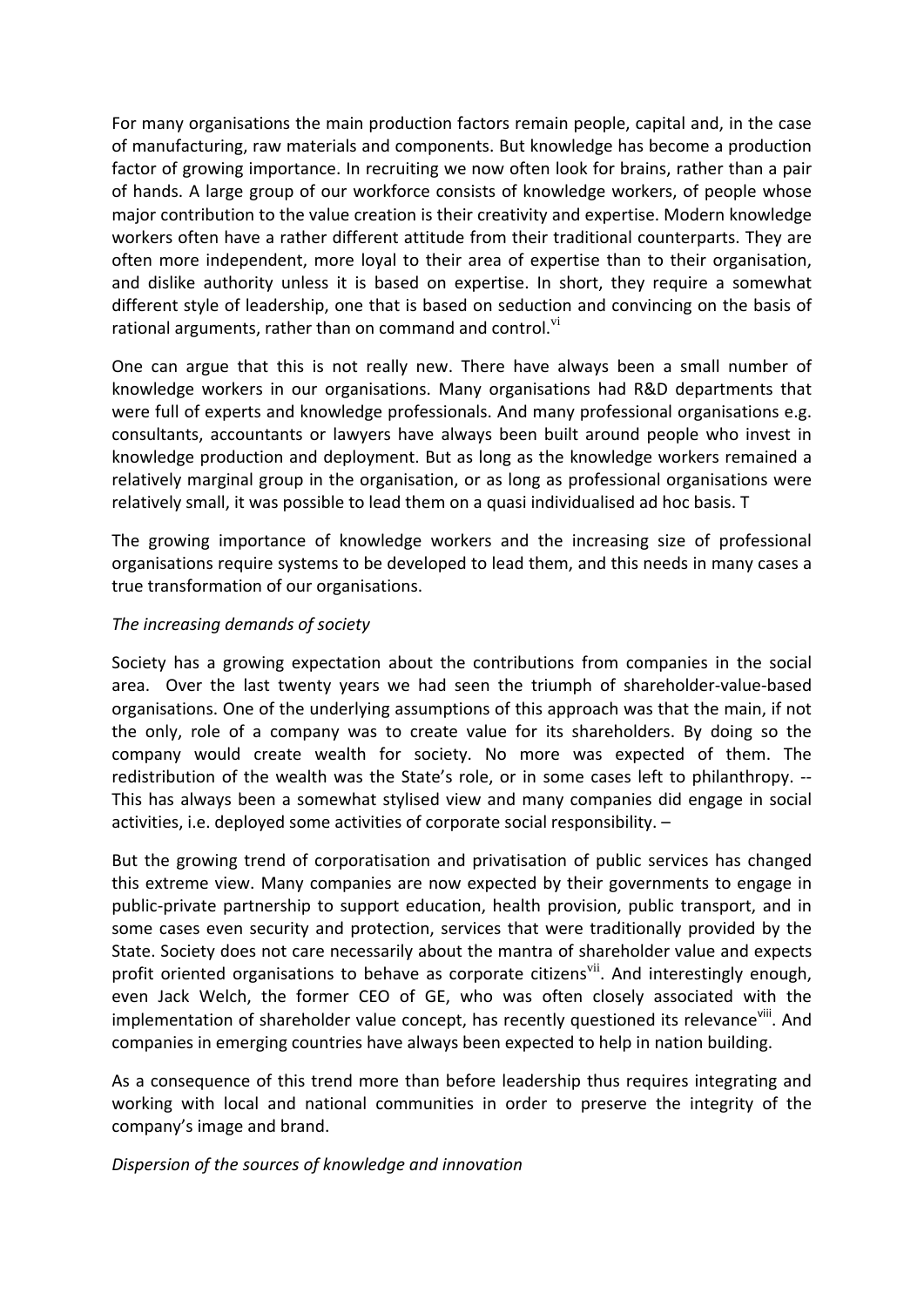Contrary to the previous century, the source of innovation today is no longer limited to a fixed set of sources in the industrialised world. Thirty years ago the world looked relatively simple. In most of the areas of innovation, in particular if such innovation was enabled by technology, the sources of innovative ideas were rather limited and concentrated. Innovation based on micro-electronics and software thirty or forty years ago virtually all came out of Silicon Valley, Boston or Texas. Pharmaceutical innovation was perhaps a bit more spread out, but there were only a few major centres of innovation in the USA, the UK, Switzerland and Germany. Innovation in the automotive industry was concentrated in a few places, again in Germany, in Italy and Detroit. This has gradually changed and the sources of ideas and knowledge, but also the sources of innovative consumer behaviour have become a lot more dispersed.<sup>ix</sup> If you want to follow what is going on today in genetic engineering you have to listen to what is discussed in West and East Coast of the USA, Cambridge (UK), the South of Sweden, Munich, the North of Italy, Bangalore, Singapore, Seoul, etc.

At the same time we are witnessing the emergence of a lower middle class with specific consumer preferences in the emerging countries e.g. China, India, South East Asia and Latin America. By my own approximate calculations, on the basis of statistics provided by the Asian development Bank, there are at least about 580 million people living in the South, South East and East Asia at this level of lower middle class (defined as a spending power for an average family of at least 5000  $\epsilon$  per year) or above. This is almost twice the number of consumers in the USA and one and a half times those in the European Union. One can see this group as a target for products developed in Japan, the USA or Europe. However they are also a formidable source of new ideas<sup>x</sup>. Recently we have seen many examples published on innovation created for the 'Bottom of the Pyramid', and it has been pointed out that when it comes to innovation with mobile phones, operators in emerging countries like India, the Philippines or East Africa have been leading the world.

Leading change in a world where the sources of ideas for innovation have become so dispersed will require people who can listen all over the world, and who can combine these ideas in new products, services and organisations, and roll these out in a very effective way.

#### *Changes in the structure of multinationals*

Multinational organisations are moving from a triangular organisational structure (with the boss at the top) to a networked structure. Multinational, transnational or global organisations may have had different structures, but most of them had a clear reporting structure into one headquarters. While they may have operated on an international scale, they often had a very clear national image, and bi‐national organisations e.g. Shell or Unilever were a great exception. This 'master‐slave' organisation whereby the regional organisations and subsidiaries reported into a master at the HQ is gradually slipping away, not least because of the commercial and financial success of some of the subsidiaries in emerging regions, who demand a more equitable balance of power in the organisation. $^{xi}$ This is reinforced by the technological developments that allow for international coordination and integration of employees without having them co-located in one place. This flattening of organisations and distribution of organisational power may reflect better the current reality of these multinationals, but it has the disadvantage that it reduces clarity. Managing change in such networked and flatter organisations, where the core management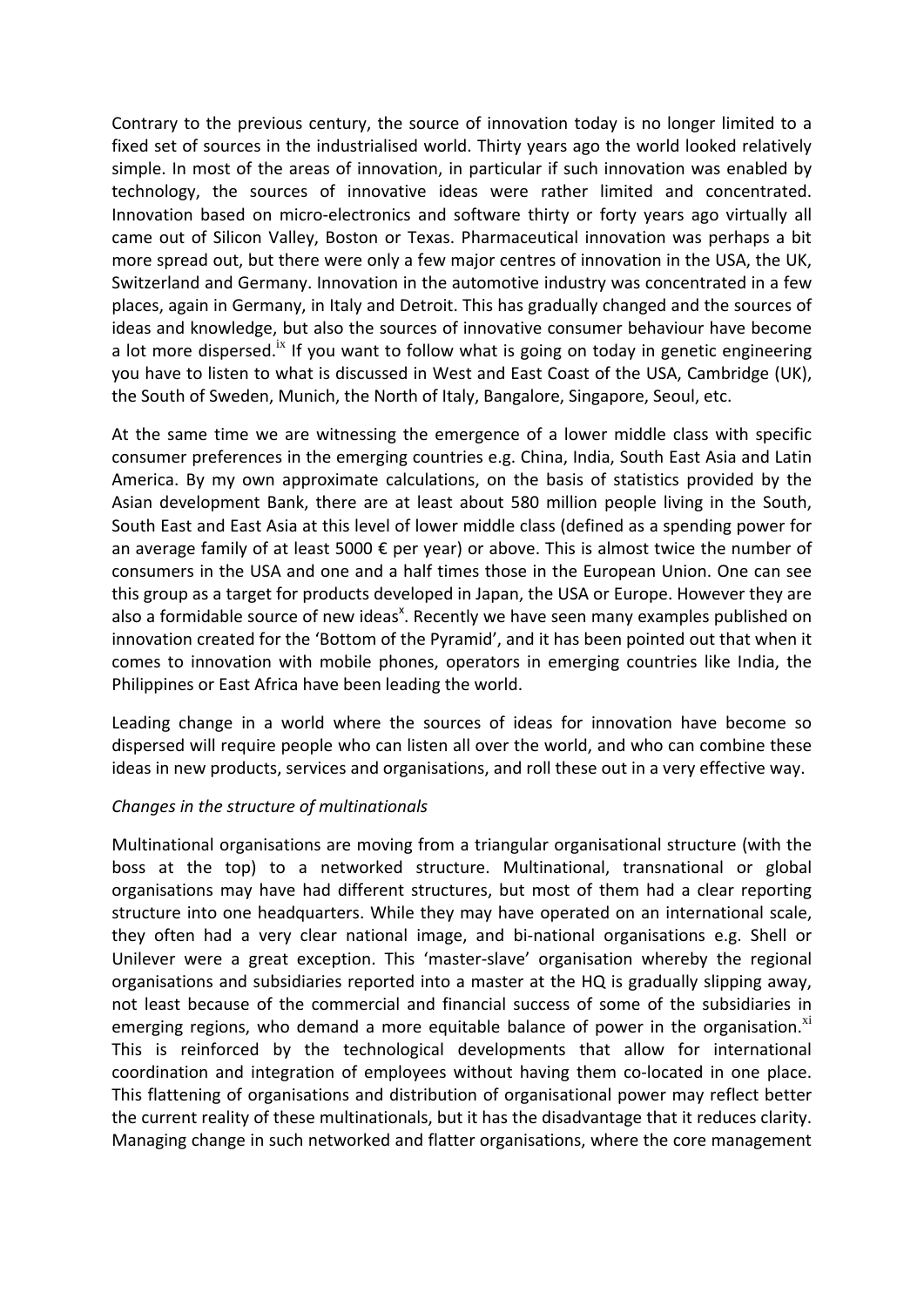group is not necessarily in one location, and where power is more evenly distributed, will require managers than can live with ambiguity and can trigger action through collaboration.

#### *Increased importance of risk management*

Good leaders will be those who can calculate and cope with risk. As I argued earlier on, the internationalisation of the world economy goes through cycles and is likely to keep doing so. But unless there is a major geopolitical catastrophe, I dare to predict that we will continue to see in the long term a growing internationalisation of trade, a reduction of trade barriers, and a decrease in the importance of national borders. This reduces the protection of the individual firm by its national authorities and increases the interdependence of the players in the world market. It also means that shock waves will spread faster throughout the world, and that the amplitude of shocks may increase. – The speed with which the demise of Lehman Brothers influenced the rest of the financial world was a simple illustration of this. ‐ ‐ It means higher risks.

In such a world, the quality of both management and leadership becomes more important for the success of an organisation, than the protection offered by staying behind trade barriers and the advantages provided by artificial information asymmetries provided by helpful governments. Managers will become more exposed and high quality leaders will be those who can estimate risk and uncertainty, and are better at coping with it through experimentation and quick learning<sup>xii</sup>. Such experimentation and learning will require people who are more sensitive to weak signals in their environment, and have the ability to avoid that small disruptions become amplified once they start rolling though the networks.

#### *The role of ICT in networking*

It has become a commonplace that ICT is changing the world. In reality the world of business has adapted quickly and remarkably well to the opportunities that are offered through better electronic communication. But I am convinced that there are two areas where we have only seen the start of the challenge: how do we exploit the value and the format of the weak ties that are created in the social networking sites, and how do we cope with information overload?

Social networking as we observe it in Facebook, LinkedIn, Baidu, Orkut or Youtube has increased by several orders of magnitude the number and the nature of weak ties. $^{xiii}$  As we know from research carried out since the 1970'ies these weak ties are of high importance in getting things done, in asserting leadership<sup>xiv</sup>. I am convinced that we still have yet to scratch the surface on how to manage and get advantage out these new types of relationships in the business world. This is a significant challenge not the least because we still don't know which social networking concept will be the winner. The dominant design of social networking has still to emerge. I have seen several companies which experiment with internal social networking sites, but who seem lost at how to manage or leverage the enormous activity that has developed so quickly over these internal networking sites. The leader of tomorrow will need to use this abundance of weak ties to his or her advantage in the management of change.

Moreover as a consequence of these new networks and many other developments in the internet world, we have moved from a world of information scarcity to a world of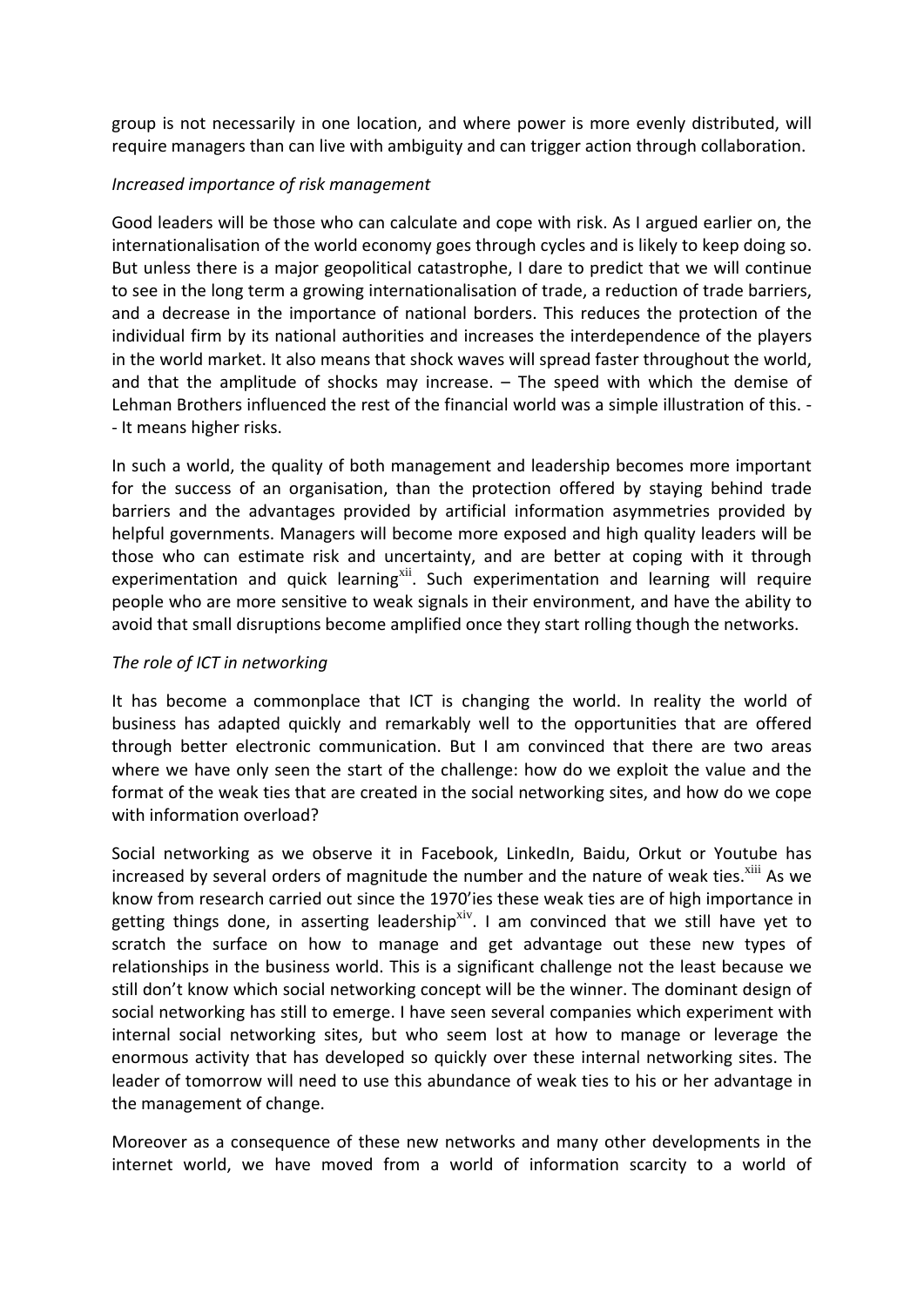information abundance. Most of our decision analysis and management tools were developed for a world with scarcity of information. Satisfying behaviour when it comes to information processing has been one of the mantras in the management literature. We don't have yet the tools to lead and decide in a world where everybody has access to an abundance of information, and where every decision can be challenged, based on evidence available on the World Wide Web. Once again the ability to exploit this abundance of information and the mobilisation of the experts that own this knowledge will be the hallmark of a good leader.

#### ... *And all these changes in a very different context for the markets*

As I mentioned above, a few months ago I would have argued that these eight categories captured to a large extent the changes in the context in which we need to exert our leadership. The financial turbulence in 2008 and the ensuing economic crisis have actually created an additional difference. We are coming out of a period of almost thirty years where 'business was good'. The most eagerly pursued jobs were in business and the top talent wanted to have a job in finance or business. Business leaders were upheld as role models. Entrepreneurship had become popular entertainment on TV. Governments were lectured by business people on how to run their affairs. Running public services required a business attitude. Public‐private partnerships were often well accepted disguises for privatisation. Regulation could be better replaced by self regulation and codes of conduct. Business was good for you!

The recent crisis and scandals in which some business leaders have shown incompetence and an inability to satisfactorily self regulate may well change this attitude of society in a dramatic way. I fear that the pendulum is swinging back and that in the coming years the business world will constantly have to justify its actions to an increasingly sceptical society. That in turn will impose new requirements on business leaders in terms of interactions with the societies in which they operate. They might be admired less as 'captains of industries', but more vilified as incompetent schemers. Let's hope that this is not true, but we cannot avoid preparing for this possibility. And a cursory reading of any mainstream newspaper is not allaying my fears.

Business leaders will have to become active marketers for the values of good management and leadership. And we will need to convince society that it can learn a few ideas on how organisations should be run. True leadership will require us to collaborate with other stakeholders in society and improve the communication about the role of business in society.

#### **The new collaborative leader**

I admit that the trends that I have indicated are fairly general and to some extent speculative. Many of them are also correlated. But when you put them together, the picture that emerges suggests that the future leaders that we will train at business schools will require a different portfolio of skills than in the last decade. What we need is more 'responsible, collaborative leaders'.

This is a different breed of leader from the one who leads through sheer power, expertise, charisma, or based on dogma. It is a leader who can be sometimes at the same level as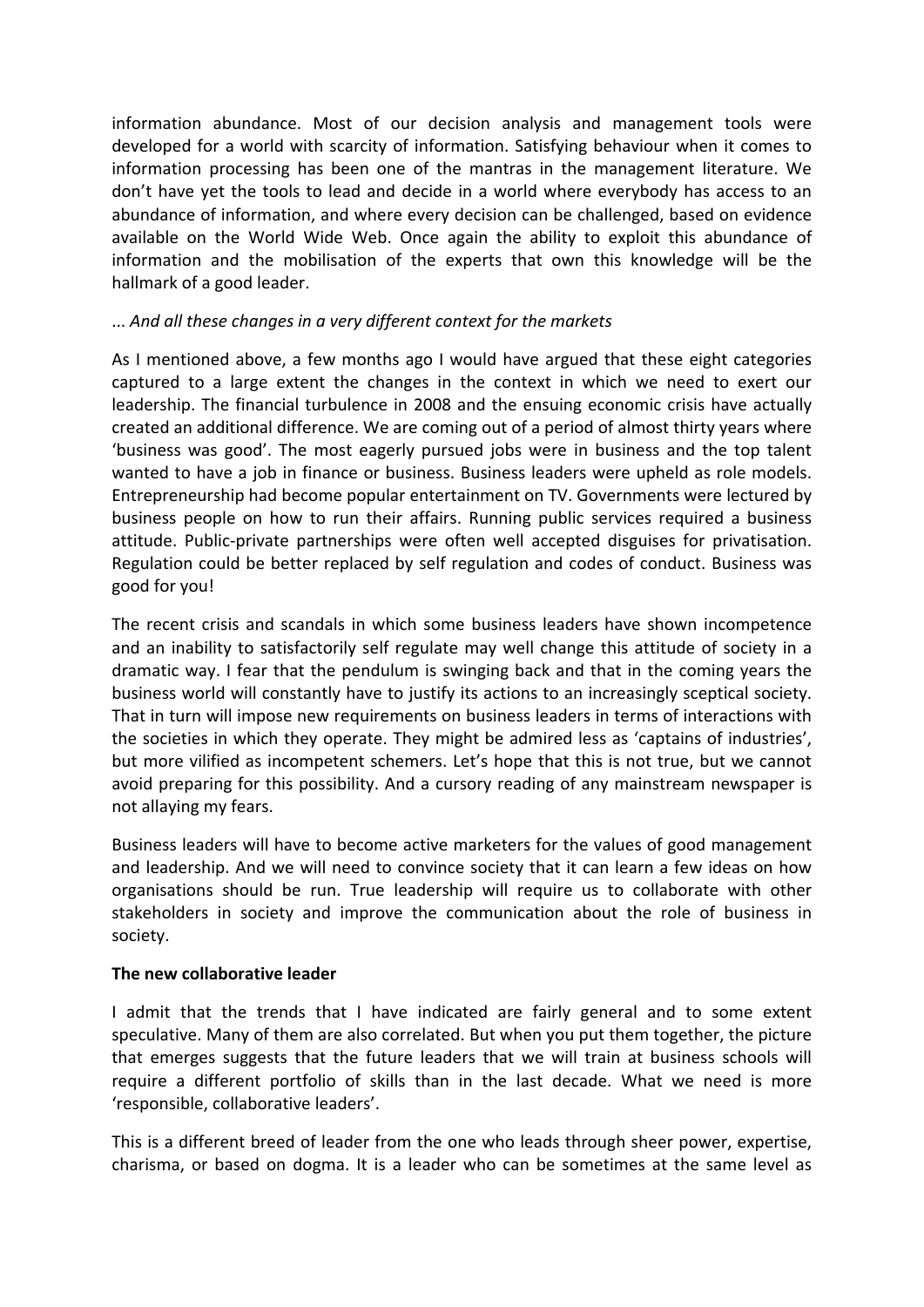those with whom (s)he wants to implement change. And who wants to achieve results in innovation and change management by stimulating collaboration with peers. The four key words that I would like to propose to describe these future leaders are *collaboration, listening, influencing and adaptation.*

#### *Collaboration*

In many of the nine trends above the word network was used. Multinationals become networks, value is created in fragmented networks, knowledge workers prefer to work in networks of peers, ICT leads to networks of weak ties, and sources of new ideas come from combining ideas from different geographical and cultural networks. In these networks management becomes 'getting things done through a community of peers'. Action requires *collaboration* with people, i.e. to co‐act with others in order to succeed in implementing change.

Good leaders should be able to operate in these networks and become the drivers of the networks. This will require a willingness to constantly make significant strategic investments in networking and collaboration, and create a virtuous cycle of collaboration. Collaboration is in itself not always natural. Under pressure and faced with shortages of time and budget we may prefer to isolate ourselves from a network, fall back on command and control and implement the change all ourselves. But collaborative leadership does require that one makes constantly the trade off between going it alone and working through others, in favour of the latter.

#### *Listening*

Collaboration will not be effective unless we develop some other capabilities. A good collaborative leader needs to sense what is going on with the peers. Often the signals they are sending are very weak and not codified. Knowing what is going on in the networks forces one to be alert to these weak signals. Providing collaborative leadership often requires being able to get under the skin of the peers and mastering the art of responding quickly to their needs and uncertainties. Collaboration also requires a strong capacity to trust the peers and leave them the opportunity to develop their own entrepreneurial action in the face of change. All this requires an enhanced capacity to listen, both to internal and external signals and messages. But we need to recognise that the coveted capacity to listen should not lead to procrastination of decisions or immobilism.

#### *Influencing*

Change in these networks will not come through command and control. It requires evidence based *influencing*. Peers in social networks, knowledge workers, equals in the multinational networks, stakeholders in society want to be convinced. Influencing rather than telling will become the required modus operandi. These peers often have their own insights, strong expertise and entrepreneurial drive and prefer to act in teams of equals. If told what to do they may have excellent reasons and knowledge to disagree, in particular in a world where information has become abundant, and where information that exists outside one's organisation is often as valuable as information inside it. Their insights may well be as valuable as yours. And they will try to influence you. A good collaborative leader is the one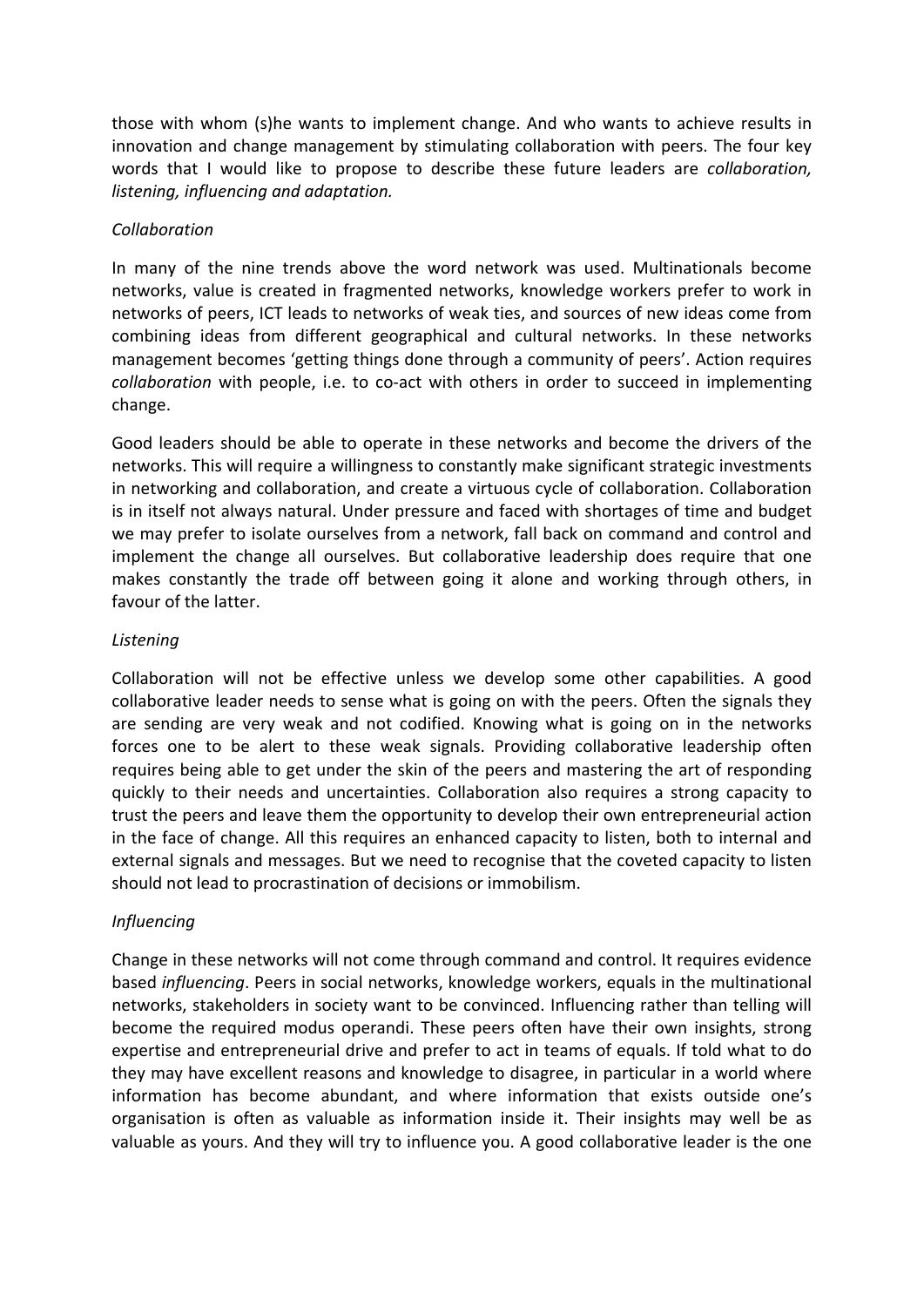that is able to influence and convince his or her peers, without falling into the trap of becoming manipulative.

#### *Adapting*

Finally the world is becoming more uncertain and one that contains more risks. And there is less protection in the form of governments, artificial information asymmetries or trade barriers. Change and change management has become at the same time more complex because of the dispersion of sources of knowledge and innovation. Therefore the environment in which change needs to be implemented is becoming less predictable. The successful leader will be the one that is able to *adapt flexibly and* very rapidly to these changing circumstances. She or he needs to be able to appreciate and manage the increased risks in the environment. Agility is a must, but not at the expense of costly short cuts in decision making.

#### *But beware, this is not a panacea*

I am not arguing that all leadership should become collaborative. There may be good reasons and circumstances where leadership should be of the old type of command and control. The transaction costs of collaborative leadership can be pretty high and there may be circumstances where the simplicity of the situation does not allow for the investment in collaboration. And one needs to recognise that in the short term collaborative leadership is not always the fastest. One can imagine that for example in management of catastrophes one would prefer straightforward command and control. Or faced with a highly complex situation requiring a very high level of expertise one may want to revert back to leadership based on technical expertise. In the cases where some of the trends that I described higher do apply I would argue that collaboration should prevail.

And as I have already hinted, collaborative leadership may also have its dark side: listening may become procrastination, influencing may become manipulation, flexible adaptation may come at the expense of thoroughness. One of the important elements of collaborative leadership is also restraint, and an ability to walk the fine line between the clear and the dark side of its characteristics.

#### **What does collaborative leadership require?**

What do you need to do to prepare young people for such collaborative leadership? A lot is about process which I will discuss in the next section. But there are six insights that those who aspire to be collaborative leaders should pay attention to and understand

#### *Getting the right mindset*

Collaborative leadership is partially about having the right attitude and mindset. It is about understanding that others have capabilities and are prepared to share these with you in order to achieve change and innovation, and this on the condition that you work on an equal basis with them. It is up to the leader to leverage this willingness to commit to the change you as a leader propose. It is about being willing to make the trade off in favour of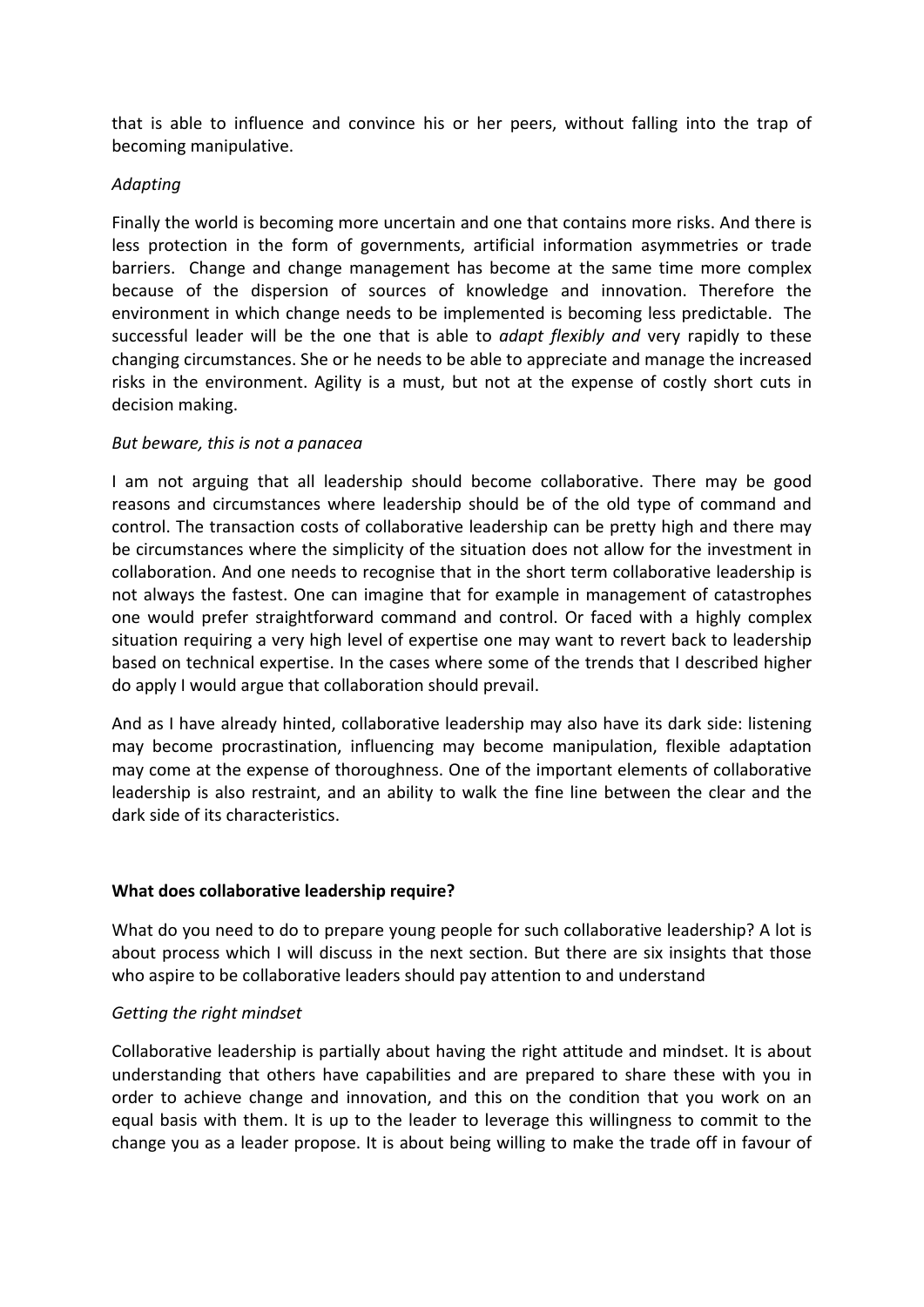collaborating over going it alone. It is about being willing to make the investments in relationships. It requires being prepared to recognise peers' contribution.

Corporate change these days is often about the continuing renewal of the business model. In the large majority of the cases, business models involve many partners, and getting the new business models implemented requires the collaboration of the partners and the suppliers, who can help structure the information linkages which are needed to deliver the business model. It is necessary to recognise that operating alone one can achieve little, whereas in a network one can achieve a lot.

#### *Reducing transaction costs*

Collaborative leadership does not come free. Collaboration requires interaction, has its coordination costs, and requires often the provision of leadership over the boundaries of your own organisation. You could even argue that collaboration may sap a lot of energy and thus be tiring for some of us.

In order to be successful collaborative leaders must be good at recognising the differences in values and organisational structures between profit and non‐profit organisations, between large and small organisations, between firms and organisations with a different cultural anchoring. Organisations that collaborate may have very different, sometimes opposing objectives. This is all the more so when one collaborates with organisations from different countries, or with a fundamentally different value system. NGO's, Government and business organisations increasingly need to work together. Collaborative leaders need to understand how one can get common action between organisations that have incompatible objectives and value systems. A good collaborative leader will know how to reduce transaction costs, mainly by building trust and investing in the informality of relationships. And if successful this will lead to a truly collaborative, which may reduce the transaction costs in many ways.

#### *Seeing beyond the borders of the organisation*

A good collaborative leader needs to understand that his or her domain of action does not stop at the border of the organisation. Organisational boundaries become often fuzzy in a collaborative world, and both authority and accountability do not stop at the border of the organisation. Companies can be made accountable for what their subcontractors do, or how their partners communicate. Leadership has to go beyond the borders of the organisation. Persuading other parties to build value together will be essential to any effective collaboration.

#### *Building consensus*

Action that is implemented through a community of peers requires consensus building and creating ownership for the implementation of the decision among the widest group of peers

But consensus building has a big risk: it may lead to the acceptance of the lowest common denominator of the group and thus to suboptimal decisions. We need to understand how to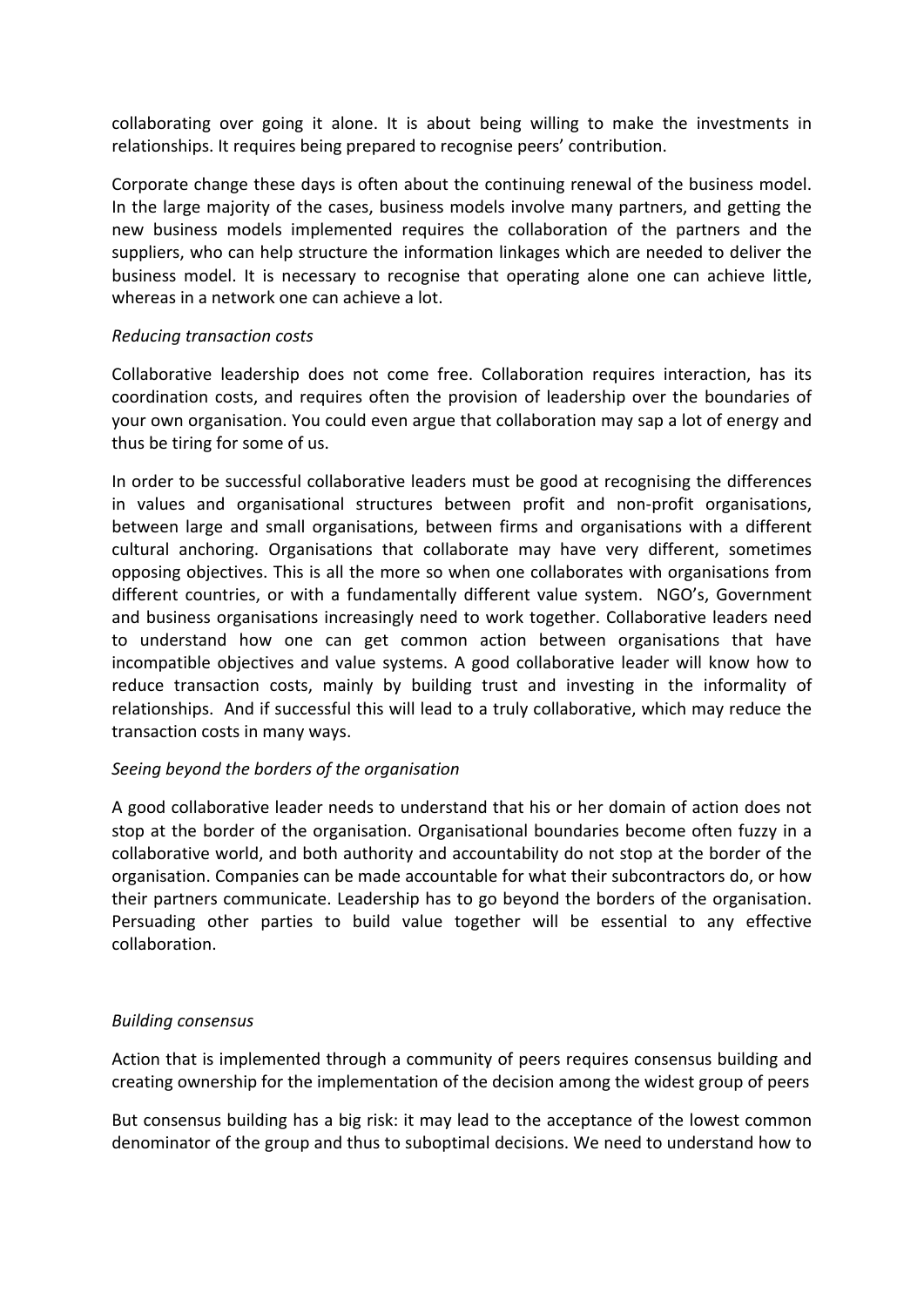build consensus, but at the same time how to get the optimal and most performing decision with the group

We know from earlier research on culture and management that diversity can enhance the quality of decision making, on condition that we confront the cultural and contextual differences<sup>xv</sup>. The least effective thing to do is to cover up differences between individuals with a different cultural background, out of a misplaced sense of politeness, respect or political correctness. We do know that multicultural teams, compared to mono‐cultural groups, either regress to a lower performance in the face of decisions, or perform significantly better. The worse performing groups are those that cover up the differences. The better performing multicultural groups are those that confront and address the differences. Groups that are able to do so perform better than mono-cultural groups, because they benefit from the creativity and the differences in perspectives that the diversity offers.

It may still be a conjecture, but I would like to offer the hypothesis that collaborative leaders need to build consensus, but doing this in such a way that they bring out the differences and tensions in the team, enhancing thereby the creativity and avoiding getting to a lowest common denominator.

#### *Ability to network*

Collaborative leaders need to be good social networkers. The creation of a wide network of weak ties will enhance significantly their capabilities to perform. We can and should teach them how to build and maintain these networks.

They need to understand how to carefully build the perception of their identity with their peers, how to manage status and power relationships in the network, and how to develop the capabilities that the literature on R&D Management describes about technological gatekeepers<sup>xvi</sup>. Gatekeepers are not necessarily the core social networkers in the internal team, or the eternal organisers of group activities, e.g. TGIF's or sports outings. But they are usually high performing, have social skills and are well connected both inside and outside their organisation, and have a capability of translating the information and knowledge, that is available abundantly outside the network, in the jargon that is recognisable and actionable within the network. This ability to spot the important information externally available and translate it back into the internal network was no doubt their key value added.

Again I would like to venture a hypothesis, i.e. that collaborative leadership has a lot in common with this ability to develop social networks, but also with infusing them with know‐ how that others may not have spotted, or where the relevance for the change to be implemented was not as clear. This role of translation is no doubt a key element in collaborative leadership, because it is part of the building of the credibility of the leader.

#### *Managing the dualities*

The world is full of dualities.<sup>xvii</sup> The right approach is often not 'either, or', but 'and and'. We need to conform to the group and yet creatively think out of the box. We need to be formal and informal. We need to listen to experience and at the same time challenge it through experimentation. We want to make money, and we need to socially responsive. We need to compete and we need to collaborate.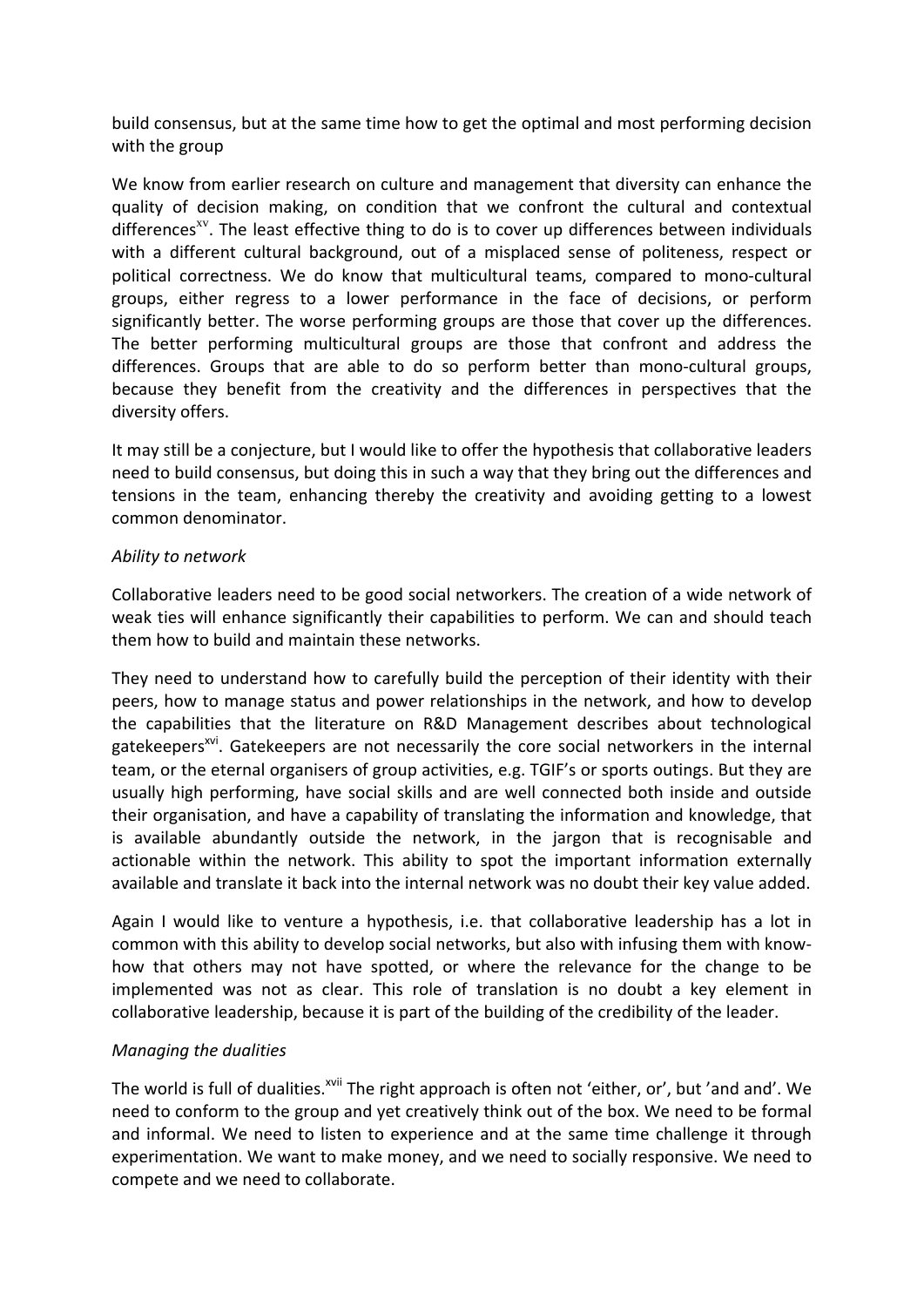It is uncomfortable to live with such dualities. But in a collaborative world we have no choice.

#### **Can you prepare for such collaborative leadership?**

Can you teach for this type of collaborative leadership? The answer to that is similar to that for many other skills and capabilities that require some innate talent. You cannot transform a person without any talent into a successful collaborative leader. But you can take a rough diamond and polish it. You can hone the skills of those who have some knack for it.

Adult learning in a professional environment is always a combination of five major areas of activities: on the job training, mentoring, special projects, job rotation and formal education. The formal education is a very important element of this, because it helps making sense out of all the other activities.

Preparing a young high potential for a role as a collaborative leader also requires a combination of these five. Formal education at a business school can be a tremendous boost in helping people to discover the experiences they have had in collaborative leadership, conceptualising these experiences, and giving them the confidence that these concepts are not idiosyncratic but can actually be generalised and applied in many different circumstances. Business schools can and do play a very important role in speeding up this process of adult learning.

We have at Judge Business School at the University of Cambridge been experimenting with collaborative leadership for almost a decade now. It is probably partially in our genetic heritage as a Collegial University. Our University consists of more than 40 independent institutions that have to work together in the Cambridge ecosystem. A Collegial University is probably an age old experiment in collaboration and collaborative leadership, because nobody has really strong power. And yet we only are effective by working together and sharing strong values. Interesting enough, the ecosystem of small and medium sized entrepreneurial high tech companies clustered around the University of Cambridge seem to work in this same collaborative approach. One of the most successful companies in Cambridge, the producer of risc processors for the mobile phone industry, ARM, is also an extreme example of working in networks<sup>xviii</sup>.

But even so, educating for collaborative leadership is still a new area for us and I do not pretend that we have here in Cambridge all the recipes to do this successfully. To stimulate a debate on how we can help grooming of collaborative leaders for the next decade I would like to make five propositions.

*Leadership development is essentially experiential*: adult learning is often about making sense out of the own experience gathered through projects, on the job learning, etc. We need to provide our students the opportunity to become master of their own leadership destiny. Therefore our programmes need to include a significant element of experiential learning. We do that, like many other business schools, through a lot of group work, ands classroom interactions with leaders. But we have also found it most helpful to include in the programme two major group projects, one with a small local organisation (often high retch entrepreneurial companies) and one with a globally operating large organisation. These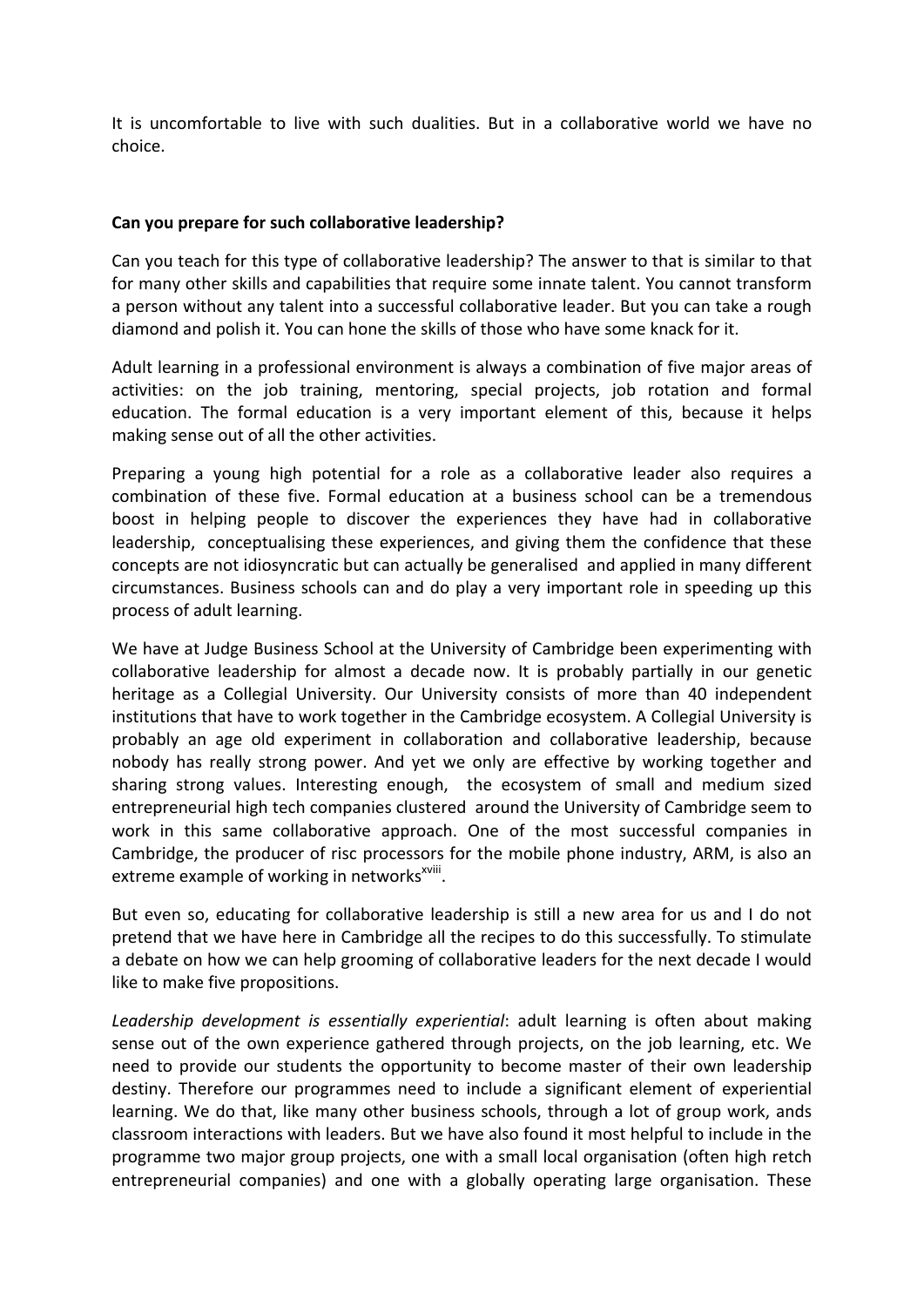projects provide a relatively low risk environment to experiment with collaborative leadership.

Learning about collaborative leadership requires *dialogue*. Rather than sticking to one single pedagogical method at the Cambridge Judge Business School, we believe in mixing lectures with cases discussions, interactions with leaders, group work, etc., and, above all, that dialogue between all involved in the learning process is at the heart of adult learning. I do believe that in the end we learn when we can formulate our insights ourselves. And on top of that, dialogue is probably at the heart of what collaboration is all about.

*Collaborative leadership development requires interdisciplinary interactions*, beyond the boundaries of a business, and of business. It requires strong interactions and learning from scientists, social leaders, politicians, philosophers, etc. to create openness in one's thinking and a capability of listening to information coming from unexpected corners. In a sense we are blessed by being a business school that operates at the heart of the University of Cambridge, and that has resolutely chosen to be integrated with the other departments. Beyond the interdisciplinary research opportunities that this creates, it is also an opportunity to bring in a wide range of colleagues from other departments in the learning activities.

Collaborative leadership requires our students to learn *how to manage the difficult triangle of listening, influencing and yet keep an action orientation*. Collaborative leadership requires all three, and it is all too easy to fall into the trap of overemphasizing only one or two of them. Listening only may be good for a coach or a counsellor. Influencing only is good for a teacher or a consultant. And action only is perhaps good for a crisis manager. But true collaborative leadership requires a careful balance between the three. The balance is also important because it is the best way to exercise the restraint that I mentioned earlier. Collaborative leadership has its dark sides, and striking the right balance between listening, influencing and action is perhaps the best way of exercising that restraint.

Leadership is about *managing constant change*. Collaborative leadership requires that such change is managed through others. But constant change is tiring, and the collaborative leader needs to find the energy to keep on driving through the change, as well as developing the energy for his or her peers to do the same. I find this at once the most challenging and the easiest task in helping students to learn about collaborative leadership. We need to inspire our students to find and create energy for themselves and others. It is difficult because energy is not that easy to create. But it becomes easy because when we can make them discover that there is energy in working with others and in doing things you like to do.

Finally we need to accept that leaders in a risky networked world cannot predict and control everything, and that some *dose of luck* is needed. Tongue in cheek I would like to argue that we need to believe in the logic of luck. Successful action is not only about cold analysis and structured decision making. *Once you are lucky you have to be able to spot it* and exploit it quickly. That is another trick that we our students can learn.

#### **Conclusion**

It is an old adage that leadership styles have to 'fit' the context in order to be effective. The case that I wanted to build is that the changes in the environment of our enterprises and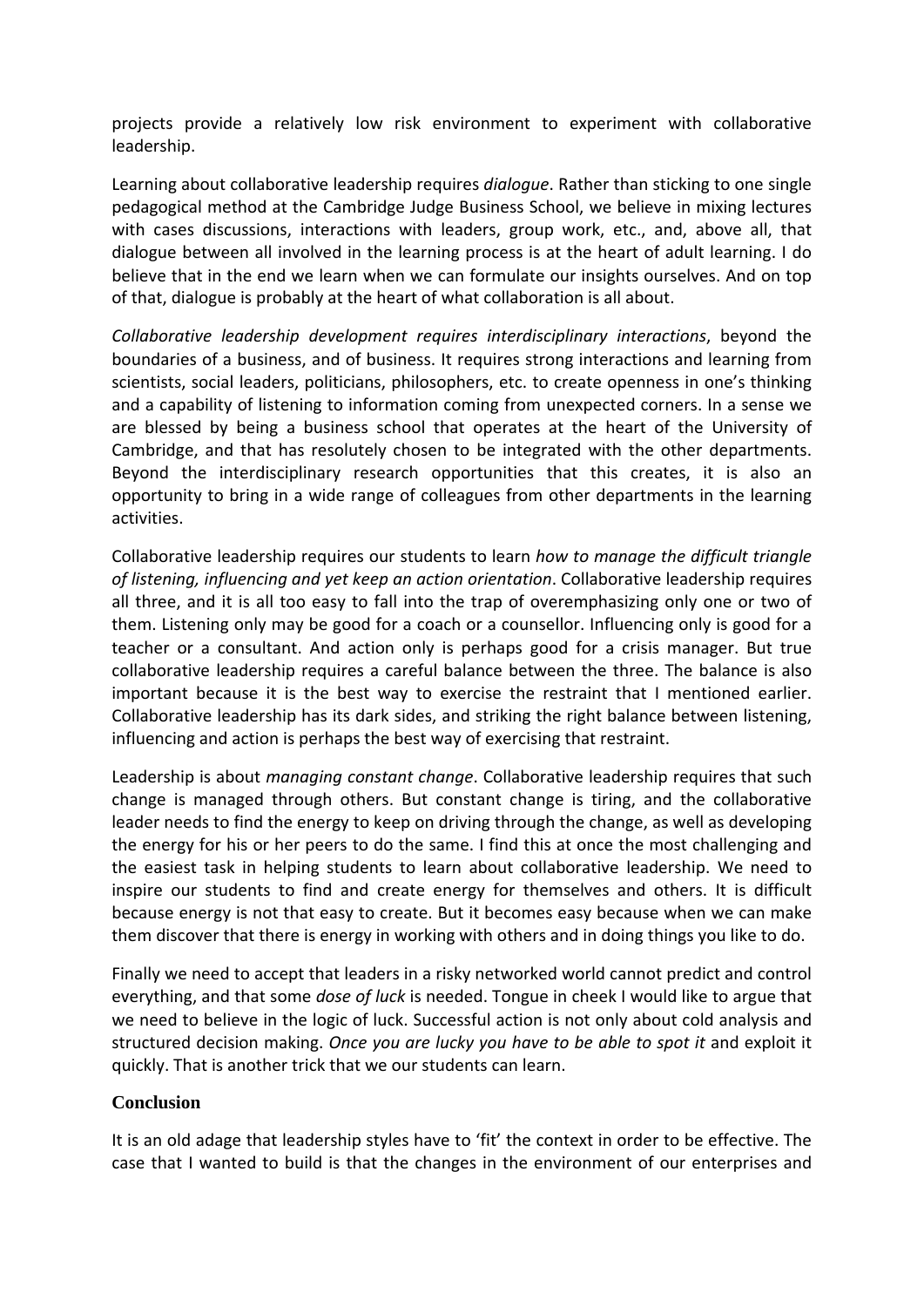non profit organisations is such that a more collaborative style of leadership is perhaps more appropriate than some of the more traditional styles of leadership. I defined that type of leadership by four key words: collaboration, listening, influencing and adaptation and described what focal points should be for those who want to adopt such a leadership style.

As a leader of a business school I have to constantly think about the role that we can play effectively in grooming good managers and good leaders. I am strongly convinced that business schools have a very important role to play in helping young high potentials to recognise and conceptualise their own experiences with collaboration. And we can also help them in making the concepts actionable and useful in their professional environment.

But in order to do this effectively I am convinced we in the future oriented business schools need to adapt our processes of adult learning. Most of us have gone away from a style of learning which is pure class room teaching, or a dogmatic adherence to one particular pedagogical method. Our approach in Cambridge is non dogmatic and one of stimulating dialogue. And there is a lot to be said for more experiential and interdisciplinary learning, as well as showing them to keep action, listening and influencing in balance.

#### **Bibliography**

<sup>i</sup> Kets de Vries M., 2001, The Leadership Mystique: A User's Manual for the Human Enterprise, Financial Times Prentice Hall, New York

ii Kotter J., 1990, What Leaders Really Do, Harvard Business Review, May – June 1990

<sup>iii</sup> Schneider S. And J.L. Barsoux, 2003, Managing across Cultures, FT Prentice Hall

 $\mu$ <sup>iv</sup> Vereecke A. and A. De Meyer, 2009, The Dynamic Management of Manufacturing networks, JBS Working Paper, University of Cambridge

<sup>v</sup> Mukherjee A, 2008, The Spider's Strategy: Creating Networks to Avert Crisis, Create Change, and Really Get Ahead, FT Press, New Jersey

vi De Meyer, A., S. Dutta and S. Srivastawa, 2001, The Bright Stuff, Prentice Hall, London

vii Jones, I.W., M. Pollitt, and D. Bek , 2007, Multinationals in their communities: a social capital approach to corporate citizenship projects, Palgrave Macmillan, London

viii Financial Times, March 12 2009, Welch Denounces Corporate Obsessions

ix Doz, Y., Santos, J. and Williamson, P. (2001) *From Global to Metanational: how Companies win in the Knowledge Economy*. Boston, MA: Harvard Business School Press

<sup>x</sup> De Meyer A and S. Garg, 2005, *Inspire to Innovate: Management and Innovation in Asia*, Pearson